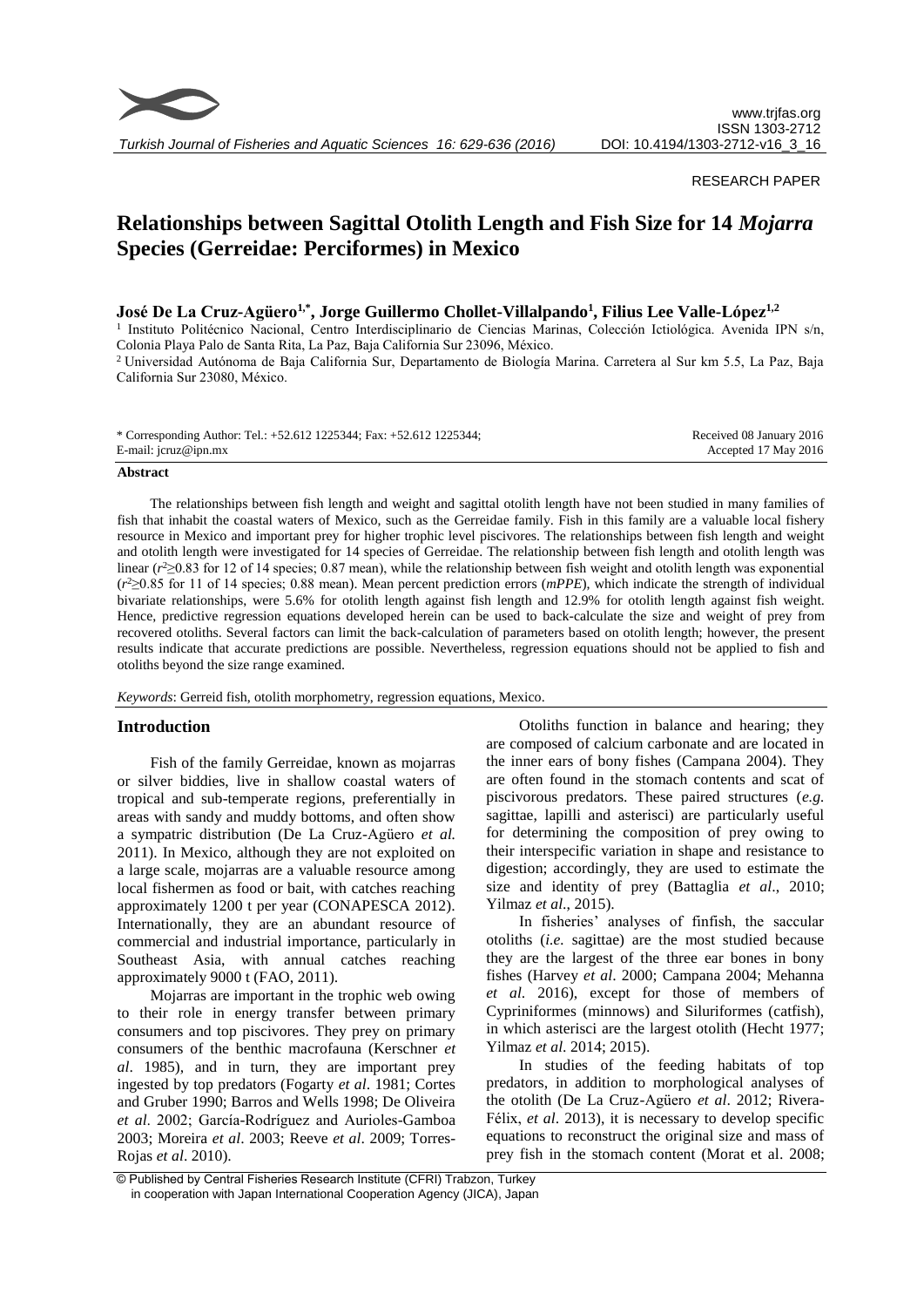Yilmaz *et al*. 2014; Zengin *et al*. 2015). When the relationships between otolith length and fish length or weight are determined, the total length, standard length or weight of a fish can be estimated based on its otolith length, or vice versa (Battaglia *et al*. 2010; Yilmaz *et al*. 2014; Zengin *et al*. 2015). This reconstruction of prey fish characteristics in the stomach contents of top predators is a necessary step in understanding the feeding ecology of piscivorous animals (Yilmaz *et al.* 2014).

To the best of our knowledge, the relationships between size parameters in fish and otolith length for species of the Gerreidae family that inhabit the coast of Mexico have not been investigated, except for three species: the Irish mojarra *Diapterus auratus* Ranzani 1842, the short-nosed mojarra *D. brevirostris* (Sauvage 1879), and the yellowfin Mojarra *Gerres cinereus* (Walbaum 1792) (Rivera-Félix *et al*. 2013; Gallardo-Cabello *et al.* 2014; Espino-Barr *et al*. 2015, respectively). In contrast, these relationships have been examined in other fish families (*e.g*., Aurioles-Gamboa, 1992; Espino-Barr et al. 2013). However, in these studies, the relationship between gerreid fish and otolith sizes was not used to back-calculate the size and weight of specimens, rather it was used to investigate growth and age.

Accordingly, to assess the contribution of gerreids to the diet of marine piscivores, we determined the relationships between otolith length and fish size using regression models for 14 species of gerreids found along the coasts of Mexico. These results can be used to back-calculate the size and weight of gerreids using otoliths and thus may improve our understanding of their role as prey in trophic ecology studies.

#### **Materials and Methods**

#### **Sample Collection**

Fish were captured from February 2009 through November 2011 along the coast of Mexico, on the Atlantic side (including the Gulf of Mexico and the Caribbean Sea; Figure 1): 1. Off Tamaulipas State (23.883333 N – 97.483333 W); 2. La Mancha beach, Veracruz (19.6 N – 96.383333 W); 3. Términos lagoon, Campeche  $(18.6 \text{ N} - 91.55 \text{ W})$ , and 4. Chetumal bay, Quintana Roo (18.516667 N – 88.283333 W). Additional samples were obtained on the Pacific side (including the Gulf of California): 5. Magdalena bay, Baja California Sur (24.666667 N – 110.9 W); 6. La Paz bay, B.C.S. (24.233333 N – 110.316667 W); 7. Espíritu Santo island, B.C.S. (24.45 N – 110.366667 W); 8. Santa Rosalía harbour, B.C.S. (27.333333 N – 112.25 W); 9. Mazatlan harbour, Sinaloa (26.216667 N – 106.433333 W); 10. Off Nayarit State (21.033333 N – 105.45 W); 11. Acapulco bay, Guerrero (16.816667 N – 105.45 W), and 12. Puerto Escondido harbour, Oaxaca  $(15.866667 N - 97.1 W).$ 

The species were selected based on their availability and frequency of occurrence in the commercial and artisanal fisheries. Species were identified following Castro-Aguirre *et al*. (1999) and Vergara-Solana *et al*. (2014). The specimens were captured by local fishermen and occasionally by the authors and were immediately placed on ice until their lengths and weights were recorded. For each specimen, standard length (SL, to the nearest 0.1 mm) and total weight (Wt, to the nearest 0.1 g) were recorded, and the sagittal otoliths were removed. Fish specimens and bone material are catalogued in the fish collection of CICIMAR-IPN in La Paz, Baja California Sur, Mexico and are available upon request (http://coleccion.cicimar.ipn.mx).

#### **Otolith Extraction, Measurement and Image Analysis**

Otoliths were removed, cleaned and photographed in the laboratory, and no preservative was used before extraction. We excluded otoliths that were damaged or broken during removal and those that were considered statistical outliers (see below). Digital images of each pair of otoliths were recorded with a stereomicroscope (model SZ61, Olympus) with a digital camera (SP-320, Olympus), 3× optical zoom and a transmitted light source (SZ2-LGBST, Olympus) to highlight the edges of the structures. Otoliths were photographed on their concave inner side (*i.e.* they were positioned systematically with the sulcus acusticus facing up and the rostrum pointing to the right), and images were obtained as bright objects on a dark background (De La Cruz-Agüero *et al*. 2012).

The otolith length (OL) was estimated as the maximum linear distance from the rostrum to the postrostrum (Figure 2). Length measurements were made on the otolith images using ImageJ 1.49a (http://imagej.nih.gov/ij/index.html), with an accuracy of 0.01 mm.

#### **Data Analysis**

All data were checked for outliers using the three-sigma rule (for which P<0.05) (Pukelsheim 1994), homogeneity of variances (according to Zuur *et al*. 2010), and for normality using the Lilliefors test. Differences between the lengths of the left and right otoliths for each species were tested using paired Student's *t*-tests. The relationships between fish length and weight and otolith length for the 14 species were calculated using least squares regression equations to predict the standard length and weight of the original fish from otolith lengths (*e.g*. Longenecker 2008). Linear regressions were fitted to the data to describe the relationships between otolith length and fish standard length ( $SL = a + b \times OL$ ) and non-linear (exponential) regressions were fitted to determine the relationships between otolith length and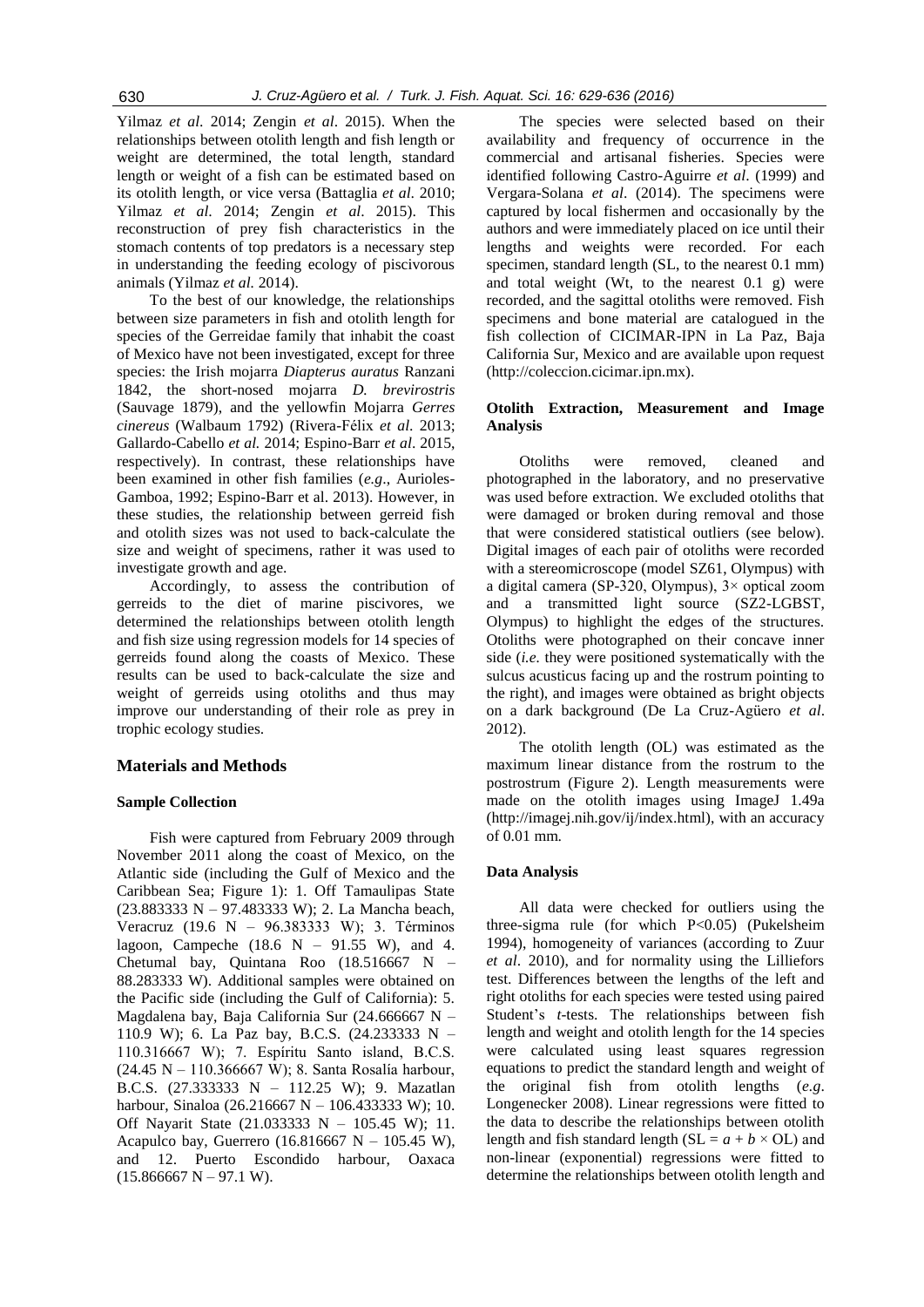

**Figure 1.** Locations (black dots) of Gerreidae species along the Mexican coasts for analysis of otolith sagittae length and fish size. See the coordinates and denomination of the sites in text.



**Figure. 2**. Lateral view of sagittal otolith (left otolith, inner side) showing measurement and terminology (exemplified in *Deckertichthys aureolus*). The sulcus acusticus is facing the observer and the rostrum pointing upwards. Circles and crosses indicate the margins and orientation of the otoliths in the body plan:  $D =$  dorsal;  $V =$  ventral;  $A =$  anterior;  $P =$ posterior.  $OL =$  otolith length. Scale bar = 1 mm.

fish weight (Wt =  $a \times$  OL<sup>b</sup>), where the term "*a*" is the intercept of the regression curves and "*b*" is the regression coefficient (slope). The second model is a traditional allometric equation, where the weight of a fish is approximately equal to its length elevated to the third power (Harvey *et al*. 2000).

The slopes of the regression equations were assessed by Student's *t*-tests. When the slope of the regression line was significantly different from zero, we concluded that there was a significant relationship between the independent and dependent variables (Rivera-Felix *et al*. 2013). We used the Durbin– Watson statistic to assess the null hypothesis that the residuals from the least-square regressions are not auto-correlated at *P* < 0.01 (Kutner *et al*. 2004). We also calculated confidence limits (95%) and the standard error for the regression line of model parameters (Zar 2010).

To further assess the strength of individual bivariate relationships and to demonstrate the applicability of the regression models, mean percent prediction errors (*mPPE*) were determined for each regression (Smith 1980) by averaging the *mPPE* calculated for each observation as follows:

 $mPPE=[(observed - predicted) / predicted] \times$ 100.

All statistical analyses were performed with the MS Excel © plug–in Winstat 2009.1. Statistical significance was set at P<0.05 for all tests.

## **Results**

A total of 1254 otoliths of 627 individuals representing 14 species ranging from 17 to 293 mm in standard length and from 0.90 to 330 g were used in the analysis (Table 1). The otolith lengths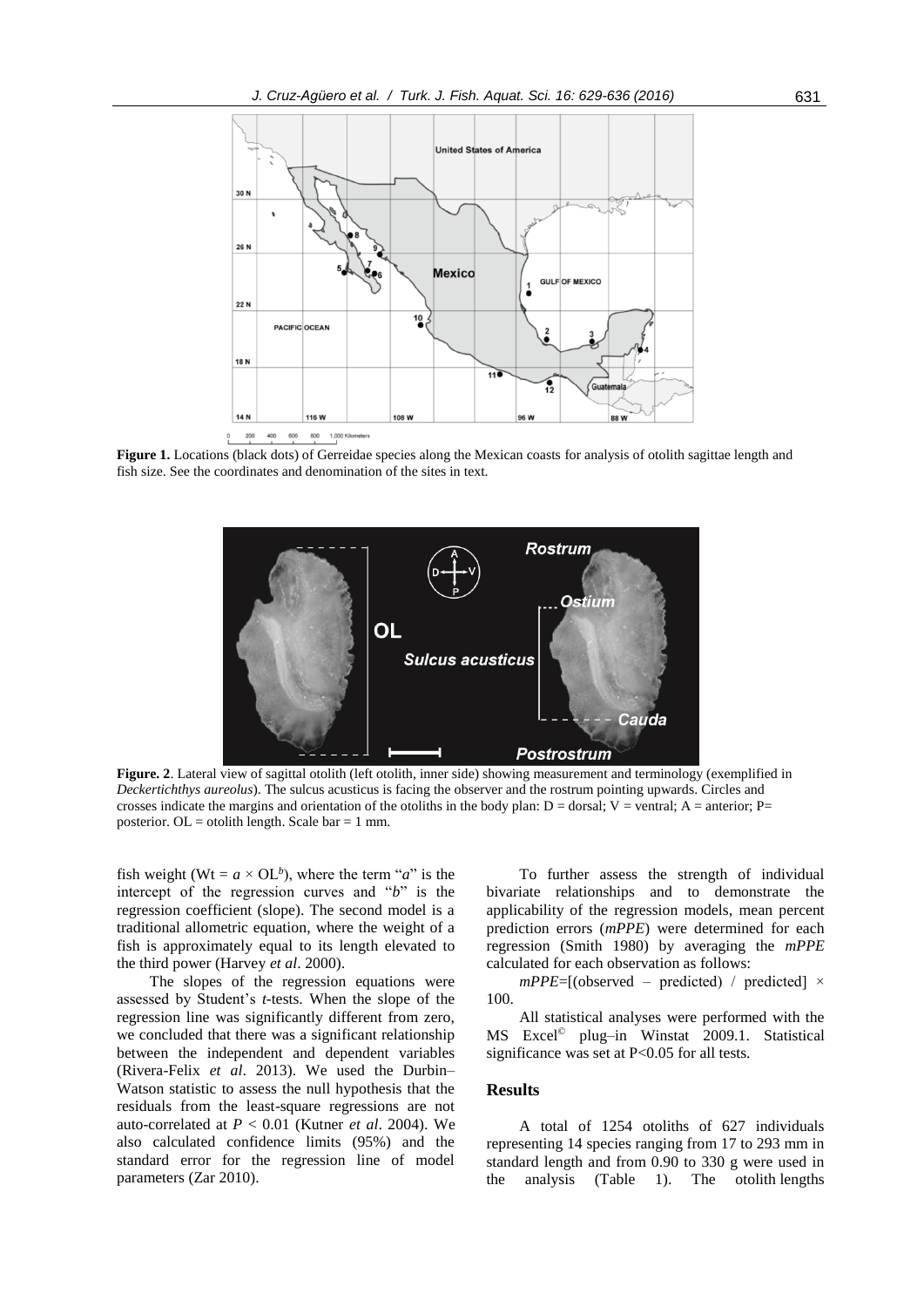ranged from 2.01 mm, observed in *D.rhombeus* (Cuvier 1829), to 8.37 mm in *E. lineatus* (Humboldt 1821) (Table 2), or 3.6–5.4% of the fish standard length. The general fish and otolith size parameters for each species are shown in Table 1 and Table 2, respectively.

Among all samples, eight outliers were detected for otolith and fish measurements according to the

**Table 1.** Minimum, maximum, mean and standard deviation values of length and the total weight of Gerreidae fish caught along the Pacific and Atlantic coasts of Mexico.  $n =$  sample number;  $SD =$  standard deviation;  $SL =$  standard length (mm); Wt = total weight (g);  $B = Basin: P = Pacific; A = Atlantic$ . Species listed according to nomenclature and common names in Froese and Pauly (2016) and Vergara-Solana *et al*. (2014). \*See text for these species

|                                  |                             |              |    |         | <b>SL</b>      | Wt            |                |  |
|----------------------------------|-----------------------------|--------------|----|---------|----------------|---------------|----------------|--|
| Species                          | Common names                | B            | n  | Min-Max | $Mean \pm SD$  | Min-Max       | $Mean \pm SD$  |  |
| Deckertichthys aureolus (Jordan  |                             | P            | 51 | 62-121  | $84.6 + 16.6$  | $7.3 - 21.2$  | $12.8 + 2.9$   |  |
| et Gilbert, 1882)                | Golden mojarra              |              |    | 121     | 16.6           | 21.2          | 2.9            |  |
| Diapterus auratus (Ranzani,      | Irish mojarra               | A            | 33 | 85-119  | $104.8 + 8.7$  | 17.9-47.7     | $32.8 + 7.6$   |  |
| 1842)                            |                             |              |    | 119     | 8.7            | 47.7          | 7.6            |  |
| D. brevirostris (Sauvage, 1879)  | Short-nosed                 | $\mathbf{P}$ | 44 | 93-150  | $124.7 + 17.8$ | $22.1 - 124.$ | $62.1 + 29.1$  |  |
|                                  | mojarra                     |              |    | 150     | 17.8           | 124.7         | 29.1           |  |
| D. rhombeus (Cuvier, 1829)       | Rhombic                     | A            | 76 | 33-101  | $78.1 + 21.1$  | $0.9 - 34.4$  | $19.4 + 10.2$  |  |
|                                  | mojarra                     |              |    | 101     | 21.1           | 34.4          | 10.2           |  |
| Eucinostomus argenteus (Baird et | Silver mojarra              | A            | 33 | 52-100  | $76.3 + 14.3$  | $2.8 - 24.7$  | $11.8 + 7.1$   |  |
| Girard, 1855)                    |                             |              |    | 100     | 14.3           | 24.7          | 7.1            |  |
| E. currani (Zahuranec, 1980)     | Pacific flagfin<br>mojarra  | $\mathbf{p}$ | 28 | 67-106  | $87.5 + 11.3$  | $6.9 - 28.2$  | $15.6 + 7.3$   |  |
|                                  |                             |              |    | 106     | 11.3           | 28.2          | 7.3            |  |
| <i>E. dowii</i> (Gill, 1863)     | Dow's mojarra               | $\mathbf{P}$ | 66 | 84-114  | $94.8 + 7.6$   | 14.8-40.4     | $22.3 + 6.4$   |  |
|                                  |                             |              |    | 114     | 7.6            | 40.4          | 6.4            |  |
| E. entomelas (Zahuranec, 1980)   | Dark-spot<br>mojarra        | $\mathbf{P}$ | 56 | 80-194  | $154.4 + 31.3$ | 13.8-151.     | $88.9 + 38.5$  |  |
|                                  |                             |              |    | 194     | 31.3           | 151.6         | 38.5           |  |
| E. gula (Quoy et Gaimard, 1824)  | Jenny mojarra               | A            | 62 | 40-108  | $84.7 + 17.9$  | 1.4-37.2      | $19.1 + 8.9$   |  |
|                                  |                             |              |    | 108     | 17.9           | 37.2          | 8.9            |  |
| E. melanopterus (Bleeker, 1863)  | Atlantic flagfin<br>mojarra | $\mathsf{A}$ | 45 | 40-110  | $81.9 + 19.8$  | $1.5 - 35.5$  | $15.2 + 8.7$   |  |
|                                  |                             |              |    | 110     | 19.8           | 35.5          | 8.7            |  |
| Eugerres lineatus (Humboldt,     | Streaked                    | $\mathbf{P}$ | 37 | 52-200  | $143.2 + 45.2$ | 61-280        | $173.4 + 58.7$ |  |
| 1821)                            | mojarra                     |              |    | 200     | 45.2           | 280           | 58.7           |  |
| E. plumieri (Cuvier, 1830)       | Striped mojarra             | A            | 29 | 79-216  | $142.5 + 42.5$ | 15-200        | $110.8 + 66.6$ |  |
|                                  |                             |              |    | 216     | 42.5           | 200           | 66.6           |  |
| Gerres cinereus (Walbaum,        | Yellowfin                   | $\mathbf{P}$ | 45 | 17-293  | $169.4 + 63.3$ | 100-330       | $190.1 + 40.5$ |  |
| $1792)*$                         | mojarra                     |              |    | 293     | 63.3           | 330           | 40.5           |  |
| G. cinereus (Walbaum, $1792$ )*  | Yellowfin                   | A            | 22 | 125-195 | $155.9 + 17.1$ | 63-182        | $131.8 + 46.1$ |  |
|                                  | mojarra                     |              |    | 195     | 17.1           | 182           | 46.1           |  |

**Table 2.** Minimum, maximum, mean and standard deviation values of otolith length (OL, in mm) of Gerreidae fish caught in Mexican Pacific and Atlantic coasts. Statistical tests (*t*-tests) between left (L) and right (R) sagitta per species. (*t* / *P*; not significant differences at P>0.05 in all values); n (samples including both otoliths); SD (standard deviation). \*See text for these species

|                         | $L-R$ | $L-R$        | $OL$ (mm)     |               |  |  |  |
|-------------------------|-------|--------------|---------------|---------------|--|--|--|
| <b>Species</b>          | n     | t/P          | Min-Max       | $Mean \pm SD$ |  |  |  |
| Deckertichthys aureolus | 102   | 1.06 / 0.145 | 3.43-4.90     | $4.04 + 0.35$ |  |  |  |
| Diapterus auratus       | 66    | 1.13/0.131   | $4.54 - 6.60$ | $5.62 + 0.52$ |  |  |  |
| D. brevirostris         | 88    | 1.06 / 0.146 | 4.04-6.78     | $5.61 + 0.75$ |  |  |  |
| D. rhombeus             | 152   | 1.0/0.159    | $2.01 - 5.36$ | $4.33 + 1.10$ |  |  |  |
| Eucinostomus argenteus  | 66    | 1.06 / 0.146 | 2.54-4.60     | $3.47 + 0.63$ |  |  |  |
| E. currani              | 56    | .04/0.145    | 2.72-4.15     | $3.48 + 0.44$ |  |  |  |
| E. dowii                | 132   | 1.06 / 0.145 | 3.66-4.82     | $3.99 + 0.29$ |  |  |  |
| E. entomelas            | 112   | 1.11/0.134   | 3.77-7.17     | $5.93 + 0.98$ |  |  |  |
| E. gula                 | 124   | 1.01 / 0.157 | 2.27-4.92     | $3.97 + 0.66$ |  |  |  |
| E. melanopterus         | 90    | 1.08 / 0.141 | 2.15-4.51     | $3.56 + 0.65$ |  |  |  |
| Eugerres lineatus       | 74    | 1.02 / 0.155 | 3.13-8.37     | $6.50 + 1.40$ |  |  |  |
| E. plumieri             | 58    | 1.03/0.153   | 3.71-8.31     | $6.20 + 1.50$ |  |  |  |
| Gerres cinereus (Pac.)* | 90    | 1.05/0.148   | 3.53-7.89     | $6.19 + 0.96$ |  |  |  |
| G. cinereus $(Atl.)^*$  | 44    | 1.31/0.09    | 5.33-7.02     | $6.29 + 0.55$ |  |  |  |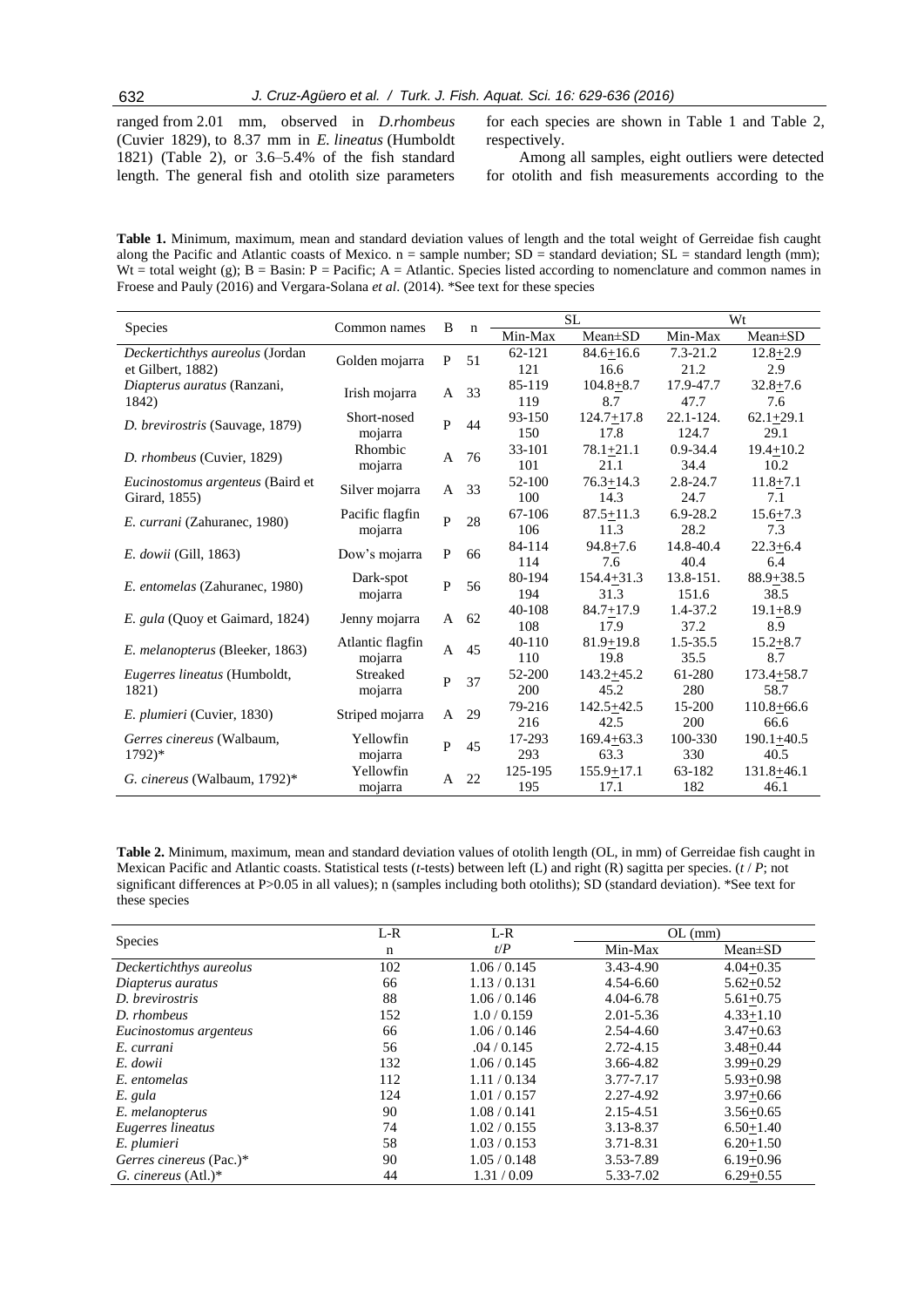established criterion based on standard deviations [for the eight cases in six species, the n-sigma values ranged from 3.15  $(P<0.04)$  to 4.09  $(P<0.0002)$ ]. Homogeneity of variances was assessed by residual analyses of the regression equations, and most of the data were within the 95% confidence intervals; therefore, we assume that variation in length and weight were similar (Zuur *et al*. 2010). In a comparison between the left and right sagittal otoliths, there were no significant differences for all species (*t*tests, P*>*0.05) (Table 2). Thus, the left otoliths were used in all subsequent analyses, and they were replaced with the right otolith if the latter was in better condition.

The assumption of normality was met for the otolith length distribution for all species (P>0.05), except *D. rhombeus*, *Eucinostomus gula* (Quoy and Gaimard 1824), and *E. melanopterus* (Bleeker 1863)*.* However, these three species were included in the analysis because the linear regression is reasonably robust against violations of the assumption of normality (Zar, 2010). There was a positive linear relationship between otolith length and fish length for all 14 species. Regression equations relating otolith length to standard length were highly significant (ANOVA, P<0.0001), and all had positive slopes that differed significantly from zero (*t-*tests, P<0.0001). The Durbin–Watson test showed that in all cases, except for *E. lineatus*, the residuals were not autocorrelated (Table 3).

The coefficients of determination  $(r^2)$  for otolith length versus fish standard length ranged from 0.83 to 0.98 for 12 out 14 species (0.87 on average; see Table 3). Mean percent prediction errors (*mPPE*) reached an average value of 5.6%; the least accurate prediction was observed for *G. cinereus* (Pacific basin) with an

*mPPE* value of 13.2%, and the highest predictive power of fish length was observed for *D. auratus* with an *mPPE* of 2.03% (Table 3). The standard error about the regression line ranged from 0.33 in *D. rhombeus* to 4.41 in *G. cinereus* (Atlantic basin) (*P* < 0.0001), confirming the predictive power of the equations.

Regressions relating otolith length to fish weight were also highly significant ( $P < 0.0001$ ). The  $r^2$ values ranged from 0.85 to 0.99 for 11 out 14 species (0.88 on average; see Table 3). Mean percent prediction errors (*mPPE*) reached an average value of 12.9%; the least accurate prediction was observed for *E. plumieri* (Cuvier 1830) with an *mPPE* value of 25.5%, and the highest predictive power of fish weight was observed for *Deckertichthys aureolus* (Jordan and Gilbert 1882), with an *mPPE* of 7.9% (Table 3). The standard error about the regression line ranged from 0.12 in *E. lineatus* to 0.42 in *G. cinereus*  (Atlantic basin)  $(P < 0.0001)$ , which also confirmed the predictive power of the equations.

Comparatively, the results of the mean percent prediction errors for the regression equations indicated that fish length estimates were more precise (ranging 2.03%–13.2%) than estimates for fish weight (7.9%–25.5%). The relationships between gerreid fish length and weight and otolith length are summarized in Table 3.

### **Discussion**

As far as we are aware, this is the first application of the relationship between sagittae length and fish size to back-calculate the length and weight of eleven gerreid species along the Mexican coast. We found strong relationships between otolith length and

**Table 3**. Regression statistics for linear and non-linear functions relating measurements (mm) of sagittae length (OL) to standard length (SL) and total weight (Wt) for Gerreidae fish caught in Mexican Pacific and Atlantic coasts. *a* and *b,*  parameters of the regressions; 95% CI, confidence limits of *b*;  $r^2$ , coefficient of determination; SE *b*, standard errors of *b* (*P* < 0.05);  $mPE\%$ , mean percent prediction errors; D–W, the Durbin–Watson test statistic (P<0.01); \*values autocorrelated. \*\*See text for these species.

|                                  |               | $SL = a + b \times OL$ |      |                |       |               |         | $Wt = a \times OL^b$ |      |      |                |           |
|----------------------------------|---------------|------------------------|------|----------------|-------|---------------|---------|----------------------|------|------|----------------|-----------|
| Species                          | $\mathfrak a$ | b                      | SE b | r <sup>2</sup> | mPPE% | (95%) CI      | $D-W$   | a                    | b    | SE b | r <sup>2</sup> | mPPE<br>% |
| Deckertichthys<br>aureolus       | 77.49         | 40.11                  | 3.39 | 0.74           | 7.9   | 33.3-46.9     | 1.82    | 95.22                | 2.23 | 0.17 | 0.76           | 7.9       |
| Diapterus auratus                | 15.94         | 15.81                  | 0.94 | 0.90           | 2.03  | 13.9-17.7     | 1.77    | 110.7                | 2.15 | 0.28 | 0.67           | 10.5      |
| D. brevirostris                  | $-2.52$       | 22.68                  | 1.11 | 0.91           | 3.4   | $20.4 - 24.9$ | 2.10    | 418.1                | 3.44 | 0.23 | 0.92           | 11.6      |
| D. rhombeus                      | $-3.34$       | 18.79                  | 0.33 | 0.98           | 3.01  | $18.1 - 19.4$ | 2.12    | 356.8                | 3.77 | 0.22 | 0.99           | 15.9      |
| Eucinostomus<br>argenteus        | 1.22          | 21.68                  | 1.11 | 0.92           | 4.3   | 19.4-23.9     | 2.38    | 356.5                | 3.32 | 0.16 | 0.94           | 13.5      |
| E. currani                       | 1.30          | 24.76                  | 1.50 | 0.91           | 3.4   | $21.6 - 27.8$ | 2.30    | 920.2                | 3.95 | 0.26 | 0.91           | 12.3      |
| E. dowii                         | 1.68          | 23.32                  | 1.30 | 0.83           | 2.8   | $20.7 - 25.9$ | 1.87    | 452.1                | 3.30 | 0.14 | 0.85           | 8.6       |
| E. entomelas                     | $-24.04$      | 30.07                  | 1.48 | 0.88           | 6.1   | $27.1 - 33.1$ | 1.68    | 431                  | 3.20 | 0.25 | 0.87           | 19.3      |
| E. gula                          | $-20.27$      | 26.41                  | 0.76 | 0.95           | 3.7   | $24.8 - 27.9$ | 2.14    | 1144                 | 4.6  | 0.21 | 0.96           | 16.1      |
| E. melanopterus                  | $-24.27$      | 29.82                  | 0.87 | 0.96           | 3.7   | $28.1 - 31.6$ | 2.13    | 1132                 | 4.37 | 0.28 | 0.97           | 11.8      |
| Eugerres lineatus                | $-43.39$      | 28.68                  | 2.03 | 0.85           | 11.6  | $24.5 - 32.8$ | $0.96*$ | 322.6                | 1.5  | 0.12 | 0.96           | 8.5       |
| E. plumieri                      | $-17.23$      | 25.74                  | 2.23 | 0.83           | 8.1   | $21.1 - 30.3$ | 1.67    | 459.9                | 3.42 | 0.33 | 0.94           | 25.5      |
| Gerres cinereus<br>$(Pac.)^{**}$ | $-191.2$      | 57.55                  | 3.64 | 0.85           | 13.2  | $50.2 - 64.8$ | 1.32    | 319.1                | 1.1  | 0.13 | 0.74           | 8.6       |
| G. cinereus<br>$(Atl.)^{**}$     | 5.82          | 23.84                  | 4.41 | 0.60           | 5.2   | $14.6 - 33.1$ | 1.96    | 879.3                | 4.21 | 0.42 | 0.90           | 10.5      |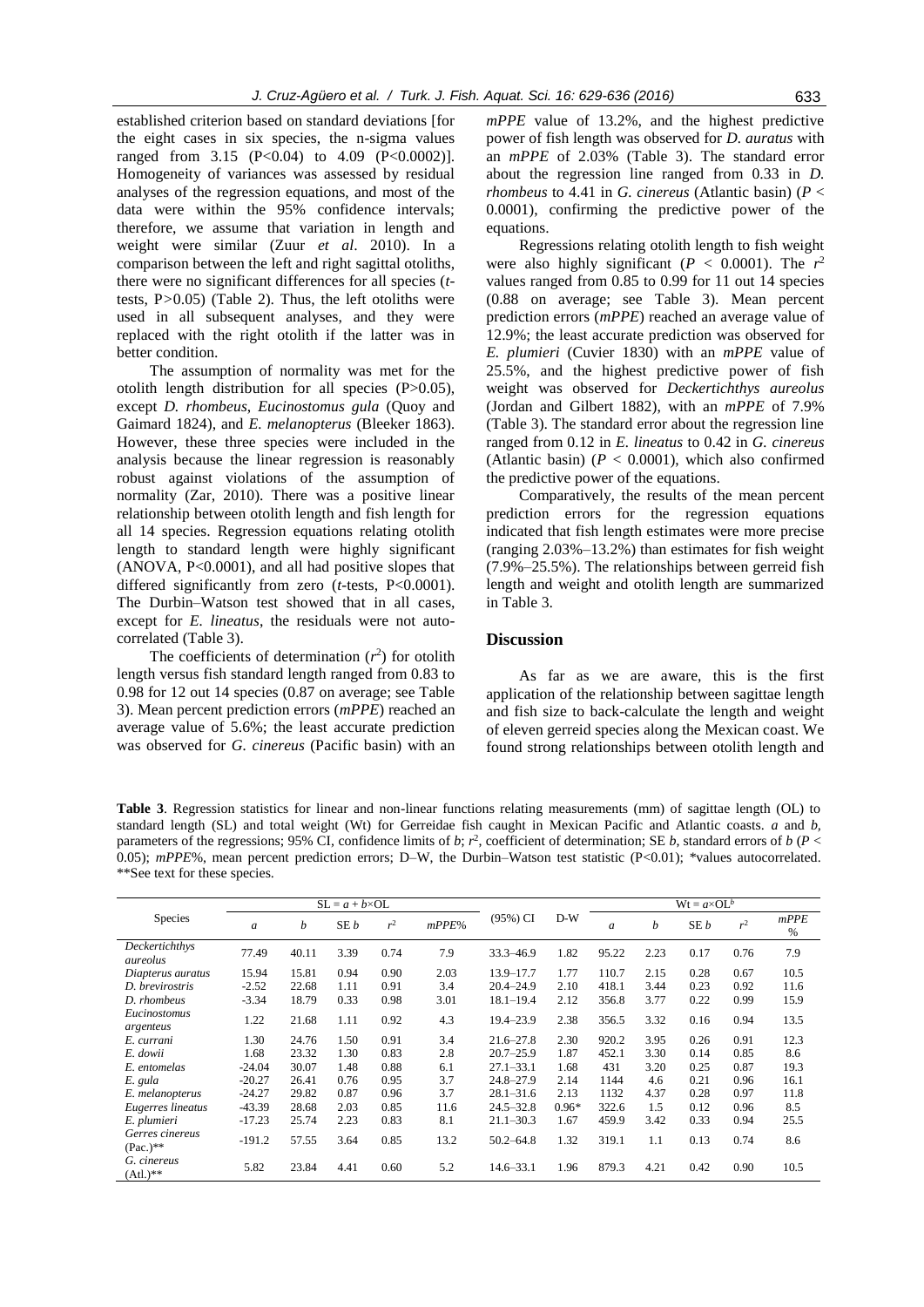fish size in the 14 neotropical Gerreidae species. The differences in length between the left and right sagittae were not significant, consistent with previous results (*i.e.* Škeljo and Ferri 2012; Rivera-Felix *et al*. 2013).

The high coefficients of determination  $(r^2 > 0.85)$ , on average) for both regression equation models, the low standard errors of the regression coefficients, and the low mean percent prediction errors indicated very strong bivariate relationships, and accordingly, the equations derived in this study are highly applicable for size predictions (Table 3). Therefore, the application of the regression equations to predict the body length and weight of selected Gerreidae species based on otolith length appears to be statistically appropriate (*i.e.* the length variable is a good indicator of original fish length and weight).

For the yellowfin mojarra *G.cinereus*, the regression equations, and descriptions are separated by ocean basin because there is molecular and morphometric evidence for two distinct species (F.J. García-Rodríguez, pers. comm.<sup>1</sup>).

Similar studies have examined the relationship between gerreid fish weight and sagittal length. For example, Rivera-Félix *et al*. (2013) found a positive allometric relationship between otolith length and fish weight for the Irish mojarra *D.auratus*, in contrast to the negative allometric relationship observed in the present study. However, in the previous study, the linear relationship between fish length and the length of otoliths was not evaluated, but their approach considered the otolith length a depended variable (Rivera-Felix et al. 2013: Figure 2A, 2B, 2C, 2D, 2E). Gallardo-Cabello et al. (2014) and Espino-Barr et al. (2015) used the relationship between fish length and otolith length in the short-nosed mojarra *D. brevirostris* and the yellowfin mojarra *G. cinereus* to determine the age and growth, respectively. However, their data on length–length relationships are not comparable with the results of the present work because the otoliths were estimated in mm and fish length in cm.

The results of this study will be helpful for future ecological studies aimed at determining the prey size and biomass of gerreid fish based on the length of recovered otoliths in the stomach contents of piscivorous predators. Although these regression models may be used to study the feeding habits of piscivores, food-web interactions, and diet analyses inter alia, it is necessary to consider the limitations of this technique when estimating the original body size and weight of gerreid fish from recovered otolith lengths (*e.g.* the results may be influenced by abrasions in the digestive tract of predators, age, ontogenic stage, growth rate, or gender (Jobling and Breiby 1986)). Consequently, the lengths and weights of fish calculated from digested otoliths will markedly underestimate the original prey size (Škeljo and Ferri 2012).

Moreover, the nature of the sampling in the

present study (*i.e.* the variation in the number of specimens and species length ranges among localities) did not allow comparisons of model regressions for any sizes, areas, and seasons among the gerreid species. Because these factors were not taken into account, the regression equations should not be applied to fish and otoliths outside of the size ranges used in this study, and they should be applied with caution to otolith samples from other geographic areas.

Although the effects of preservatives on otolith size need to be considered when gut contents are stored in a chemical stabilizer (Hansel *et al*. 1988), this was not considered for samples obtained in the present study because we did not use preservatives. Instead, measurements were obtained immediately after the removal of the otolith from fresh or thawed specimens.

Knowledge of individual lengths and weights of prey items in the gut contents of piscivorous is of great importance not only to estimate ingested biomass but also to establish the average prey size (Gosztonyi *et al*. 2007). However, accurate diet analyses require the identification and quantification of intact prey items as well as prey items that are partially or almost completely digested.

In this regard, the present study enhances our knowledge of otolith length with respect to fish length and weight. Otoliths can be used to identify fish to the genus and species levels in the gerreids (De La Cruz-Agüero *et al*. 2012); accordingly, the otoliths found in piscivorous gastric contents and scat could be used to improve the assessment of the diet of marine piscivores. We found that prediction of the length and weight of Gerreidae species based on sagittal length may be performed with an acceptable prediction error. Additionally, these models in combination with published length/mass relationships for mojarras (De La Cruz-Agüero *et al*. 2011) can be used to estimate both the length and mass of ingested gerreids. Furthermore, these data improve our understanding of the potential role of gerreid fish in the trophic ecology of piscivorous species in the coastal areas of Mexico.

### **Acknowledgements**

We thank many colleagues and technicians who encouraged us and provided assistance, especially all members of the CI-CICIMAR. We thank A. Martínez-Guevara, V.M. Cota-Gómez, F.J. Vergara-Solana, F.J. García-Rodríguez, J.A. Payán-Alcacio, J.A. Medina-Espinoza, and G. De La Cruz-Agüero for their assistance with the field work. J.T. Nieto-Navarro and A. Tripp-Valdez donated specimens. We also thank the reviewers and editors for constructive comments on the manuscript. This study was funded by a grant from the Secretaria de Investigacion y Posgrado, Instituto Politécnico Nacional (SIP-IPN 20131432). All Gerreidae species in this study are edible fish and are not included in the IUCN red list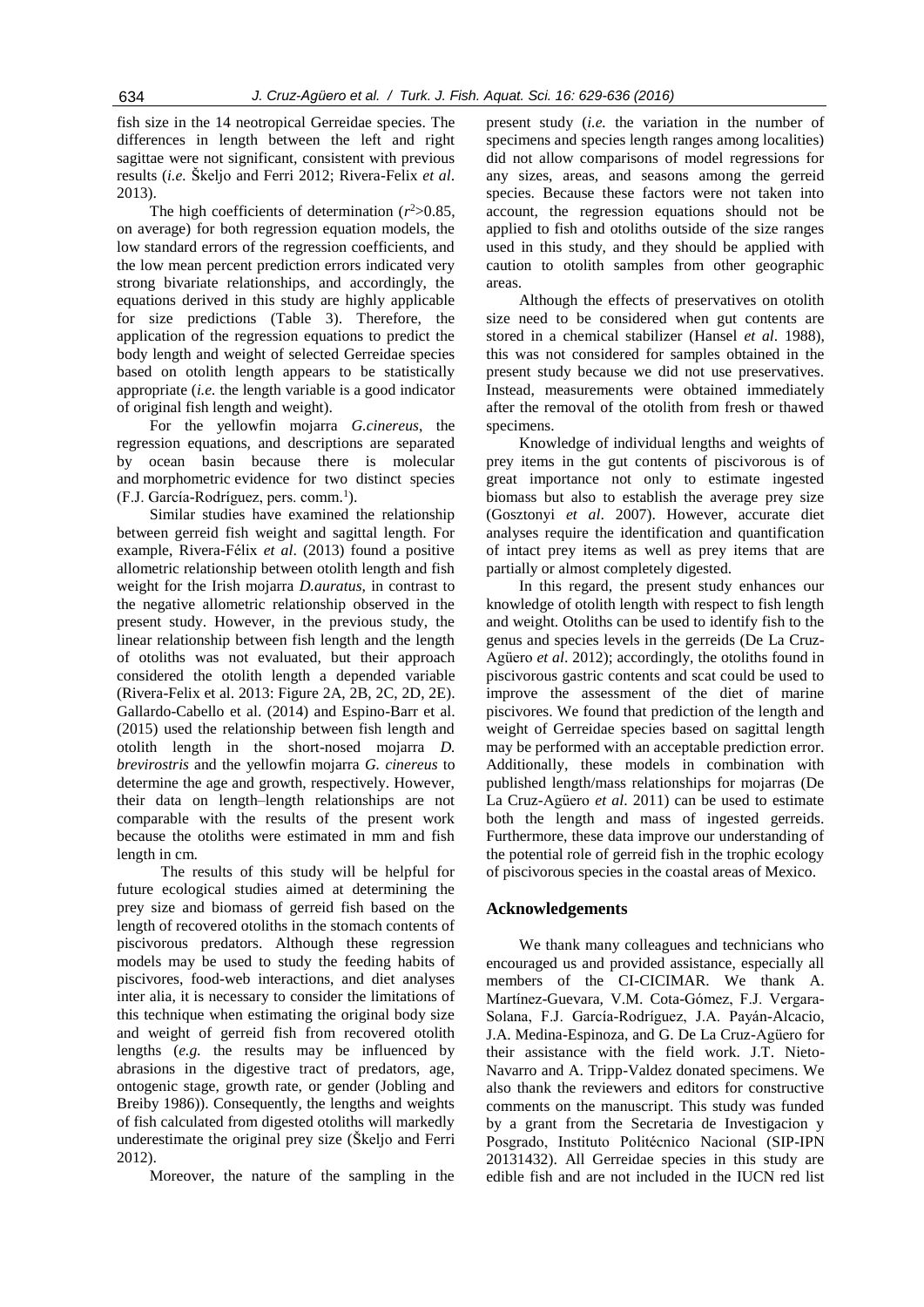of threatened species. JDA is a fellow of Comisión de Operacion y Fomento de Actividades Académicas (COFAA-IPN), Estímulo al Desempeño de los Investigadores (EDI-IPN) and Sistema Nacional de Investigadores (SNI-CONACyT). JGCV and FLVL are recipients of BEIFI-IPN and CONACyT fellowships.

### **References**

- Aurioles-Gamboa, D. 1991. Otolith size versus weight and body length relationships for eleven fish species of Baja California, Mexico. Fishery Bulletin, 89: 701- 706.
- Barros, N.B. and Wells, R.S. 1998. Prey and feeding patterns of resident bottlenose dolphins (*Tursiops truncatus*) in Sarasota Bay, Florida. Journal of Mammalogy, 79: 1045-1059. doi: 10.2307/1383114.
- Battaglia, P., Malara, D., Romeo, T. and Andaloro, F. 2010. Relationships between otolith size and fish size in some mesopelagic and bathypelagic species from the Mediterranean Sea (Strait of Messina, Italy). Scientia Marina, 74: 605–612. doi: 10.3989/scimar.2010.74n3605
- Campana, S. E. 2004. Photographic atlas of fish otoliths of the Northwest Atlantic Ocean. NRC Research Press, Ottawa, 284 pp.
- CONAPESCA. 2012. Anuario Estadístico de Acuacultura y Pesca.
- Available at: http://www.conapesca.gob.mx (accessed February 25, 2016).
- Castro-Aguirre J.L., Espinosa-Pérez, H.S. and Schmitter-Soto, J.J. 1999. Ictiofauna estuarino-lagunar y vicaria de México. Editorial Limusa-Noriega, México, D.F., 711 pp.
- Cortes, E. and Gruber, S.H. 1990. Diet, feeding habits and estimates of daily ration of young lemon sharks, *Negaprion brevirostris* (Poey). Copeia 1990: 204- 218. doi:10.2307/1445836
- De La Cruz-Agüero, J., García-Rodríguez, F.J., Cota-Gómez, V.M., Chollet-Villalpando, J.G. and Vergara-Solana, F.J. 2011. Length-weight relations of selected species of the family Gerreidae (Actinopterygii: Perciformes) from the Mexican coast. Acta Ichthyologica et Piscatoria, 41: 67-69. doi: 10.3750/AIP2011.41.1.10
- De La Cruz-Agüero, J., García-Rodríguez, F.J., De La Cruz-Agüero, G. and Díaz-Murillo, B.P. 2012. Identification of gerreid species (Actinopterygii: Perciformes: Gerreidae) from the Pacific coast of Mexico based on sagittal otolith morphology analysis. Acta Ichthyologica et Piscatoria, 42: 297-306. doi:10.3750/AIP2012.42.4.03
- De Oliveira, S.M.C., Rosso, S., Dos Santos, R.A. and Lucato, S.H.B. 2002. Insights on small cetacean feeding habits in south-eastern Brazil. Aquatic Mammals, 28: 38-45.
- Espino-Barr, E., Gallardo-Cabello, M., Garcia-Boa, A., Cabral-Solís, E.G. and Puente-Gómez, M. 2006. Morphologic and morphometric analysis and growth rings identification of otoliths: sagitta, asteriscus, and lapillus of *Caranx caninus* (Pisces: Carangidae) in the coast of Colima, Mexico. Journal of Fisheries and Aquatic Science, 1: 157-170. doi:10.3923/jfas.2006.157.170.

Espino-Barr, E., Gallardo-Cabello, M., Cabral-Solís, E. G.,

García-Boa, A. and Puente-Gómez, M. 2015. Analysis of the otoliths sagitta, asteriscus, and lapillus of Yellowfin Mojarra *Gerres cinereus* (Perciformes: Gerreidae) in the coast of Colima and Jalisco, Mexico. Open Journal of Ocean and Coastal Sciences, 2: 18- 33. doi: 10.15764/OCS.2015.01002

- FAO. 2011. Yearbook 2009: Fishery and aquaculture statistics. F.A.O., Rome.
- Fogarty, M.J., Nesbitt, S.A. and Gilbert, C. R. 1981. Diet of nestling brown pelicans in Florida. Florida Field Naturalist, 9: 38–40.
- Froese R., Pauly D. 2016. FishBase. Available at http://www.fishbase.org (accessed February 19, 2016).
- Gallardo-Cabello, M., Espino-Barr, E., Cabral-Solís, E.G., Puente-Gómez, M. and Garcia-Boa, A. 2014. Morphometric analysis on sagitta, asteriscus, and lapillus of shortnose Mojarra *Diapterus brevirostris* (Teleostei: Gerreidae) in Cuyutlan coastal Lagoon, Colima, Mexico. Revista de Biología Marina y Oceanografía, 49: 209-223. doi: 10.4067/S0718- 19572014000200004
- García-Rodríguez, F.J. and Aurioles-Gamboa, D. 2003. Spatial and temporal variation in the diet of the California sea lion (*Zalophus californianus*) in the Gulf of California, Mexico. Fishery Bulletin, 102: 47- 62. doi:10.1578/016754203101024086
- Gosztonyi, A.E., Kuba, L. and Mansur, L.E. 2007. Estimation of body size using morphometric relationships of head bones, pectoral fin bones and bony precaudal distance in *Raneya brasiliensis* (Kaup, 1856) (Pisces, Ophidiiformes, Ophidiidae) in Patagonian waters. Revista de Biología Marina y Oceanografía, 42: 1-5. doi: 10.4067/S071819572007000100001
- Hansel, H.C., Duke, S.D., Lofy, P.T. and Gray, G.A. 1988. Use of diagnostic bones to identify and estimate original lengths of ingested prey fishes. Transactions of the American Fisheries Society, 117: 55-62. doi: 10.1577/1548-8659(1988)117<0055:uodbti>2.3.co;2
- Harvey, J.T., Oughlin, T.R., Perez, M.A. and Oxman, D. S. 2000. Relationship between fish size and otolith length for 63 species of fishes from the eastern North Pacific Ocean. NOAA Technical Report, 150: 1-36.
- Hecht, T. 1977. Otoliths: what they are and their scientific importance. Eastern Cape Naturalist, 61:18-20.
- Jobling, M. and Breiby, A. 1986. The use and abuse of fish otoliths in studies of feeding habits of marine piscivores. Sarsia, 71: 265-274. doi:10.1080/00364827.1986.10419696
- Kerschner, B.A., Peterson, M.S. and Gilmore, R.G. 1985. Ecotopic and ontogenetic trophic variation in mojarras (Pisces: Gerreidae). Estuaries, 8: 311-322. doi:10.2307/1351492
- Kutner, M.H., Nachtsheim, C.J. and Neter, J. 2004. Applied Linear Statistical Models. McGraw-Hill, New York, 701 pp.
- Longenecker, K. 2008. Relationships between otolith size and body size for Hawaiian reef fishes. Pacific Science, 62: 533-539. doi: 10.2984/1534-6188(2008)62[533:rbosab]2.0.co;2
- Mehanna, S.F., Jawad, L.A., Ahmed, Y.A., Abu, M.A., El-Regal, A. and Dawood, D. 2016. Relationships between fish size and otolith measurements for *Chlorurus sordidus* (Forsskal, 1775) and *Hipposcarus harid* (Forsskal, 1775) from the Red Sea coast of Egypt. Journal of Applied Ichthyology, 32: 356-358.